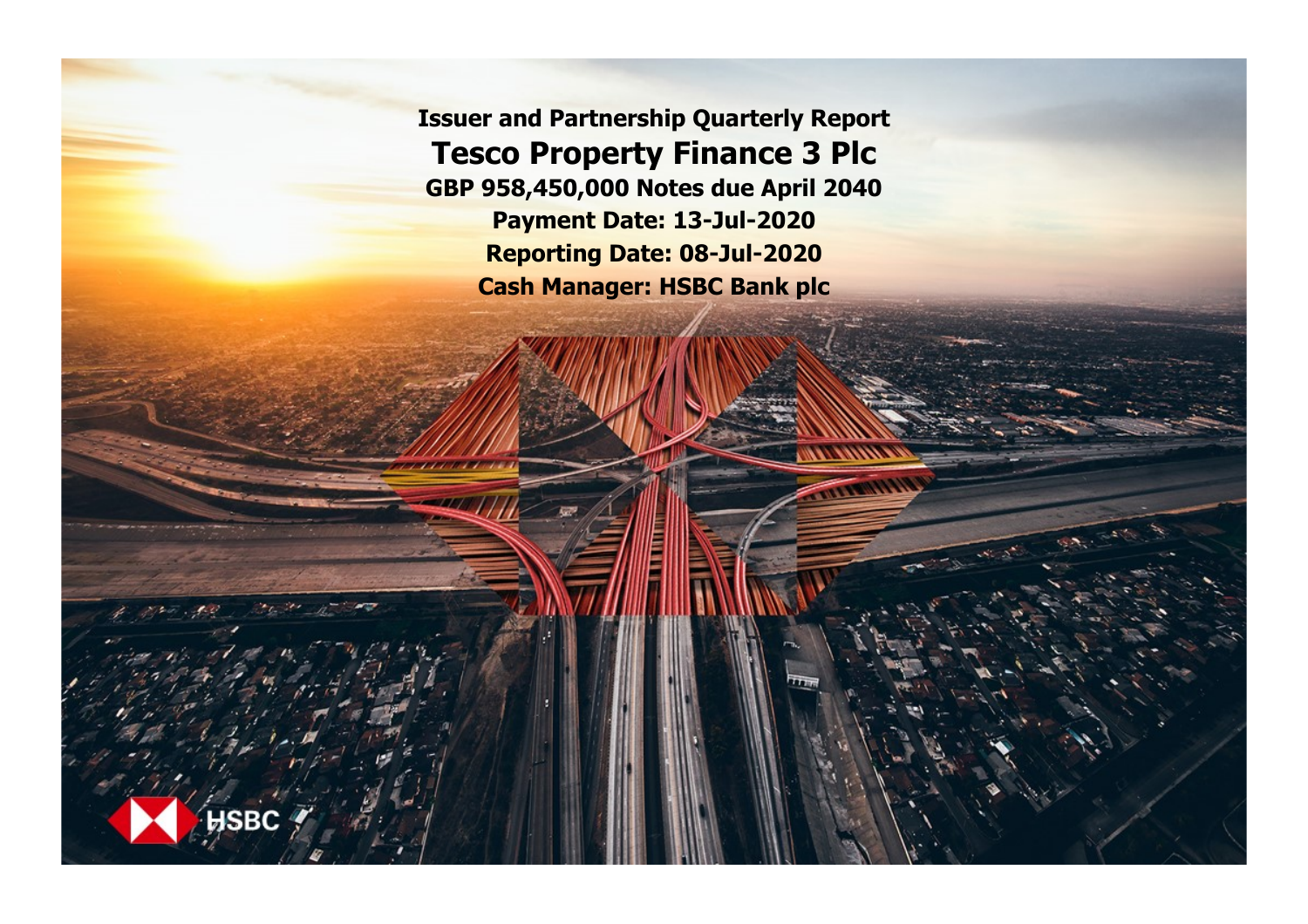

### **Contents**

<span id="page-1-0"></span>

|                                                  | <b>Page</b>    |
|--------------------------------------------------|----------------|
| Contents                                         | $\overline{2}$ |
| <b>Transaction Details</b>                       | 3              |
| Loan Report                                      | $\overline{4}$ |
| <b>Reserves</b>                                  | 5              |
| Partnership Accounts                             | 6              |
| Partnership Available Funds                      | 8              |
| Partnership Pre-Enforcement Priority of Payments | 9              |
| <b>Bond Report</b>                               | 10             |
| <b>Bond Ratings</b>                              | 11             |
| <b>Issuer Accounts</b>                           | 12             |
| <b>Issuer Available Funds</b>                    | 13             |
| Issuer Pre-Enforcement Priority of Payments      | 14             |
| <b>Disclaimer</b>                                | 15             |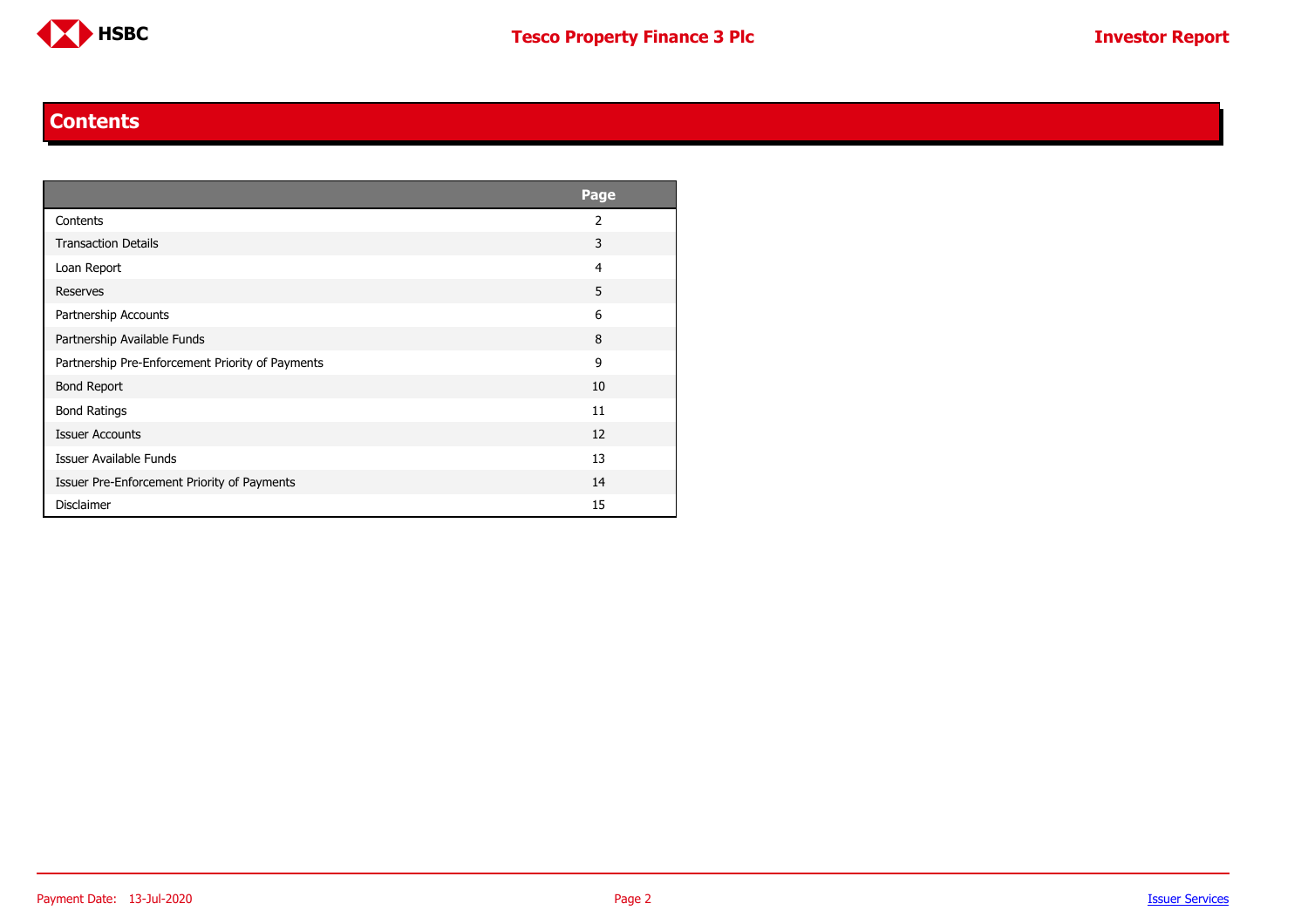

# <span id="page-2-0"></span>**Transaction Details**

| <b>Key Dates</b>            |                           | <b>HSBC Contact Details</b>    |
|-----------------------------|---------------------------|--------------------------------|
| Closing Date                | Wednesday, 7 July, 2010   | Role                           |
| <b>Calculation Date</b>     | Wednesday, 8 July, 2020   | Name                           |
| Calculation Period (start)  | Wednesday, 8 April, 2020  | Email                          |
| Calculation Period (end)    | Wednesday, 8 July, 2020   | Group Email                    |
| Interest Period (start)     | Tuesday, 14 April, 2020   | Telephone                      |
| Interest Period (end)       | Monday, 13 July, 2020     |                                |
| <b>Current Payment Date</b> | Monday, 13 July, 2020     | <b>Period Day Counts</b>       |
| Next Payment Date           | Tuesday, 13 October, 2020 | <b>Calculation Period Days</b> |
| <b>Final Maturity Date</b>  | Friday, 13 April, 2040    | <b>Interest Period Davs</b>    |

| <b>HSBC Contact Details</b> |                               |
|-----------------------------|-------------------------------|
| Role                        | <b>Client Service Manager</b> |
| Name                        | Arjeet Das                    |
| Email                       | arjeet.das@hsbc.com           |
| Group Email                 | ctla.securitsation@hsbc.com   |
| Telephone                   | 0207 991 3754                 |

| <b>Period Day Counts</b>       |         |  |
|--------------------------------|---------|--|
| <b>Calculation Period Days</b> | 91 days |  |
| <b>Interest Period Days</b>    | 90 days |  |

| <b>Transaction Parties</b>  |                                             |
|-----------------------------|---------------------------------------------|
| Issuer                      | Tesco Property Finance 3 Plc                |
| The Partnership             | The Tesco Passaic Limited Partnership       |
| Cash Manager                | HSBC Bank plc                               |
| <b>Account Bank</b>         | HSBC Bank plc                               |
| <b>Property Advisor</b>     | Cushman & Wakefield LLP                     |
| <b>Issuer Swap Provider</b> | Tesco                                       |
| Property Pool Manager       | Spen Hill Management Limited                |
| Partnership Operator        | Crestbridge Property Partnerships Ltd       |
| Trustee                     | HSBC Corporate Trustee Company (UK) Limited |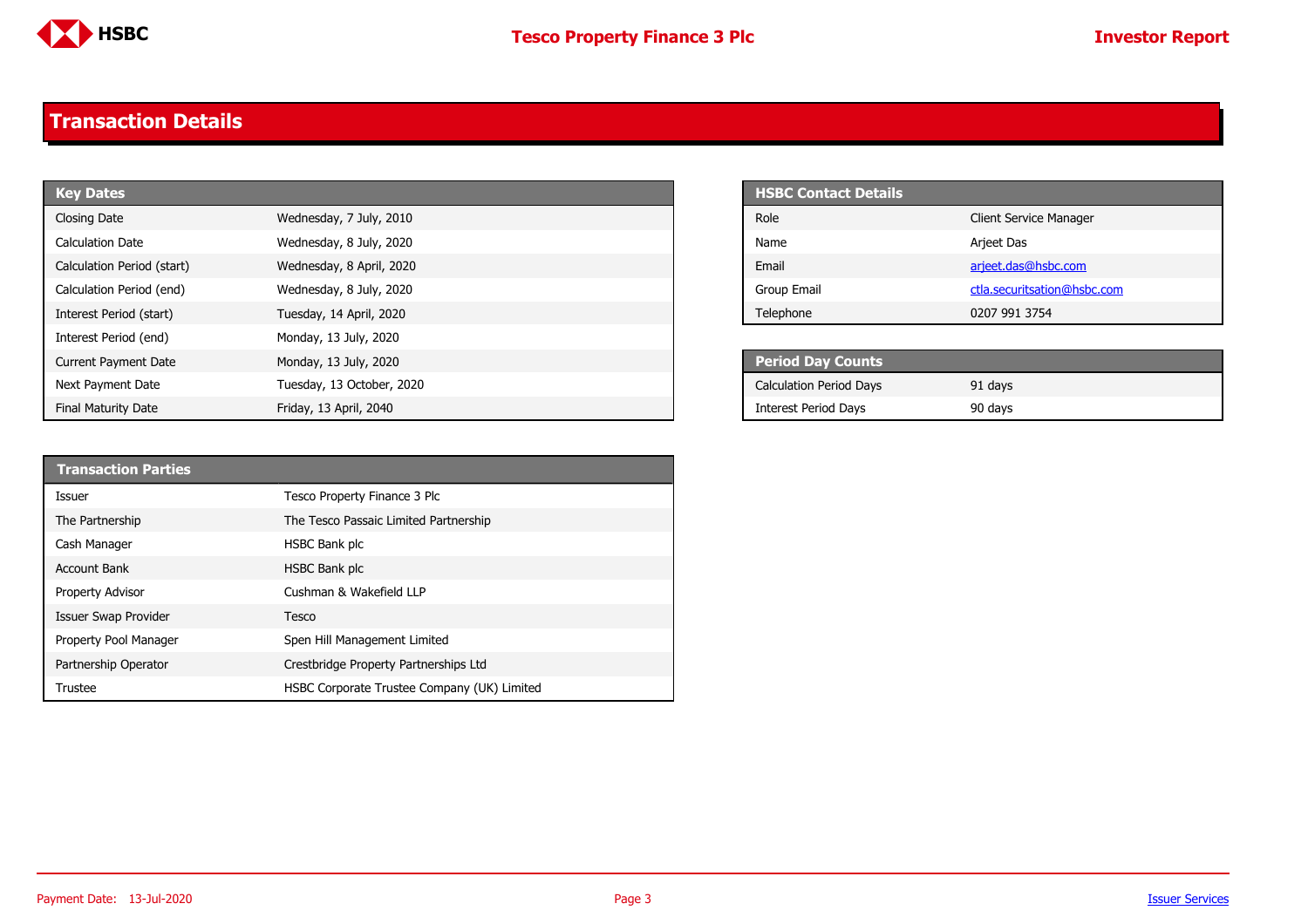

## <span id="page-3-0"></span>**Loan Report**

| <b>Class</b>                    | <b>FACILITY</b>           |
|---------------------------------|---------------------------|
| Currency                        | GBP                       |
| <b>TSTN</b>                     |                           |
| Payment Frequency               | Quarterly                 |
| <b>Current Payment Date</b>     | 13-Jul-2020               |
| <b>Interest Accrual Method</b>  | <b>Actual/Actual ICMA</b> |
| <b>Final Maturity Date</b>      | 13-Apr-2040               |
|                                 |                           |
| <b>Current Period Rates:</b>    |                           |
| Reference Index                 | <b>Fixed Rate</b>         |
| <b>Index Determination Date</b> | N/A                       |
| <b>Index Rate</b>               | 5.74400%                  |
| Margin                          | 0.00000%                  |
| <b>Total Coupon</b>             | 5.74400%                  |
|                                 |                           |
| <b>Transaction Amounts:</b>     |                           |
| Original Issue Size             | £958,450,000.00           |
| Opening Balance for Period      | £923,734,562.00           |
| Beginning Pool Factor           | 0.96378                   |
| Principal Repayments            | £1,191,763.00             |
| Closing Balance for Period      | £922,542,799.00           |
| <b>Ending Pool Fctor</b>        | 0.96254                   |
|                                 |                           |
| Prior Unpaid Interest           | £ 0.00                    |
| Interest on Prior Unpaid        | £ 0.00                    |
| <b>Current Interest Due</b>     | £13,264,828.31            |
| <b>Total Interest Paid</b>      | £13,264,828.31            |
| <b>Unpaid Interest</b>          | £ 0.00                    |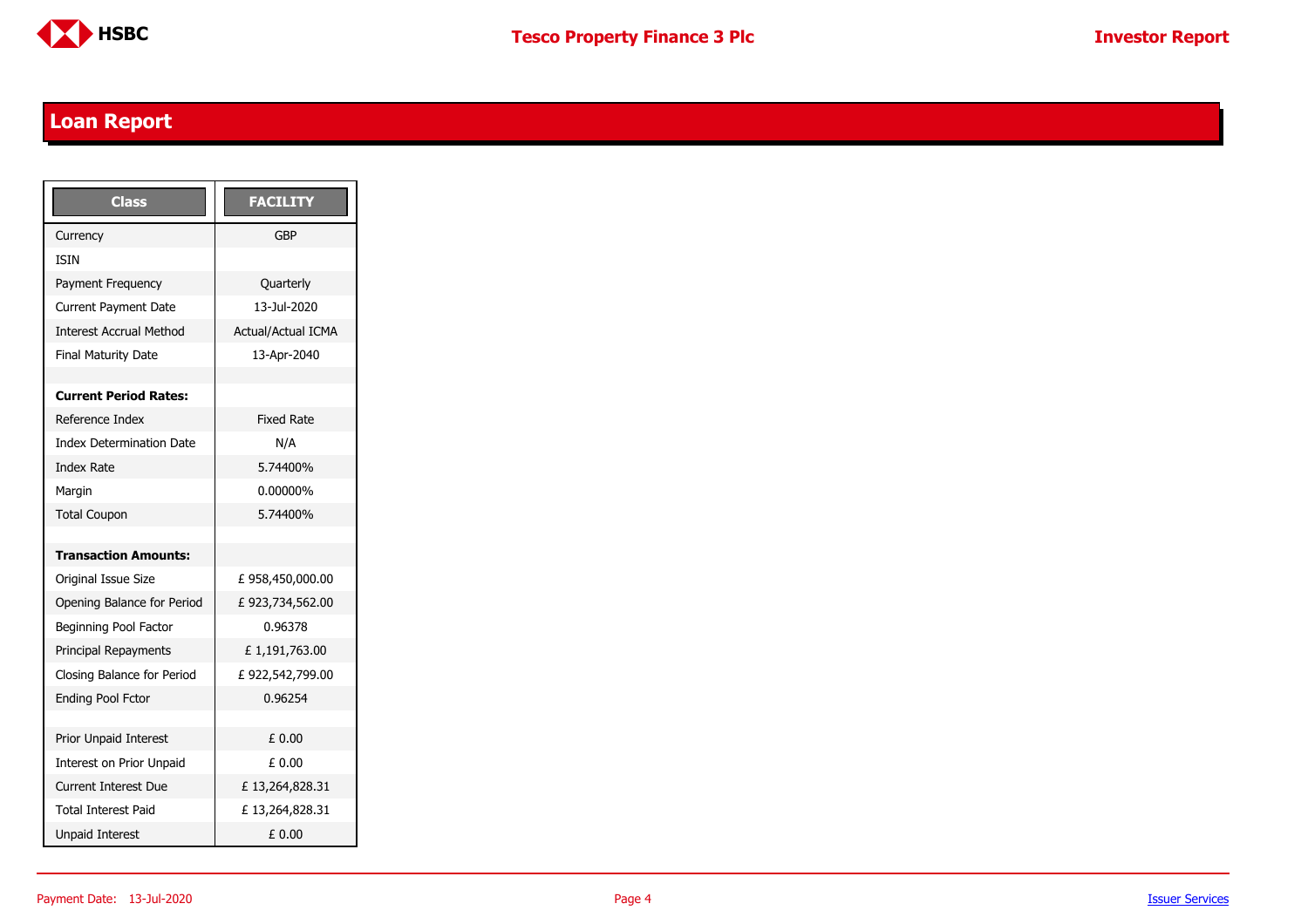

#### <span id="page-4-0"></span>**Partnership Reserves**

| <b>Partnership Expenses Reserve Ledger</b>         |              |
|----------------------------------------------------|--------------|
| Opening Balance                                    | £ 500,000.00 |
| Debits to the Partnership Expenses Reserve Ledger  | £ 0.00       |
| Credits to the Partnership Expenses Reserve Ledger | £ 0.00       |
| Closing Balance                                    | £ 500,000.00 |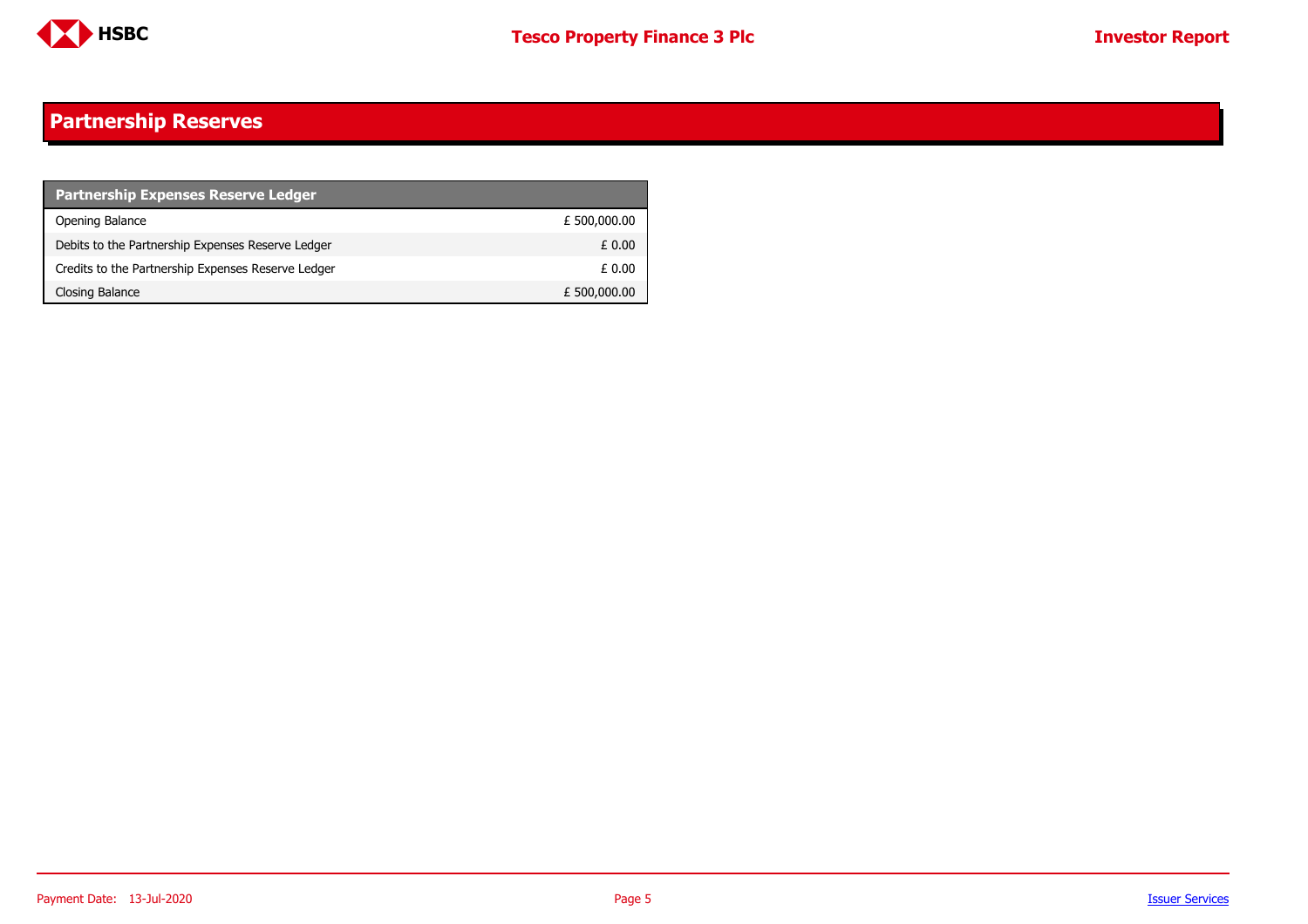

## <span id="page-5-0"></span>**Partnership Accounts**

| <b>Partnership Rent Account</b>         |                |
|-----------------------------------------|----------------|
| Opening Balance                         | £ 5,000.00     |
| Debits to the Partnership Rent Account  | £15,703,010.06 |
| Credits to the Partnership Rent Account | £15,703,010.06 |
| Closing Balance                         | £ 5,000.00     |

| <b>Partnership Disposal Proceeds Account</b>         |  |
|------------------------------------------------------|--|
| Opening Balance                                      |  |
| Debits to the Partnership Disposal Proceeds Account  |  |
| Credits to the Partnership Disposal Proceeds Account |  |
| Closing Balance                                      |  |

| <b>Partnership Insurance Proceeds Account</b>         |  |
|-------------------------------------------------------|--|
| Opening Balance                                       |  |
| Debits to the Partnership Insurance Proceeds Account  |  |
| Credits to the Partnership Insurance Proceeds Account |  |
| Closing Balance                                       |  |

| <b>Partnership VAT Account</b>         |                |
|----------------------------------------|----------------|
| Opening Balance                        | £ 3,152,617.90 |
| Debits to the Partnership VAT Account  | £ 3,152,617.90 |
| Credits to the Partnership VAT Account | £3,230,050.63  |
| Closing Balance                        | £3,230,050.63  |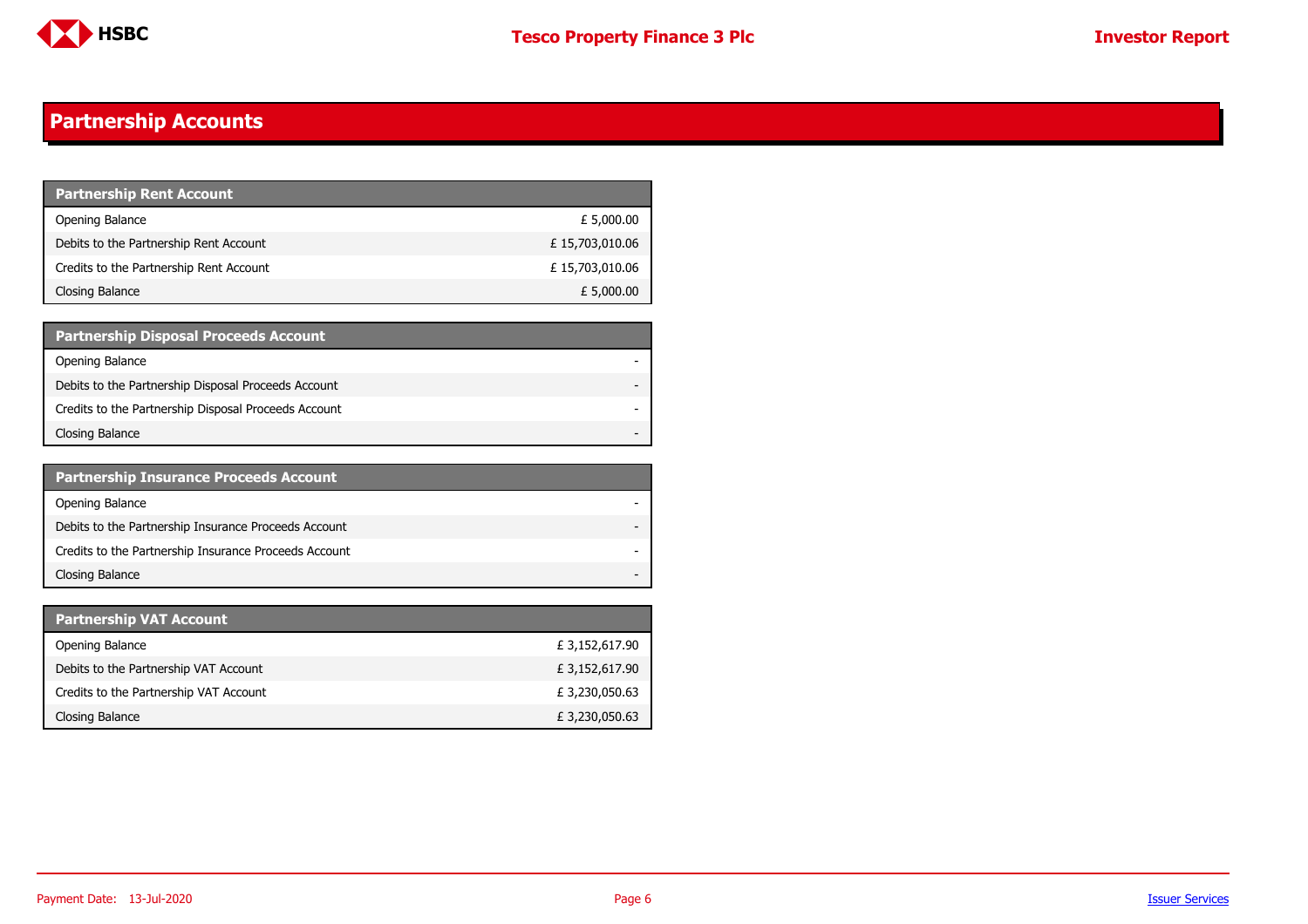

### **Partnership Accounts**

| <b>Partnership Transaction Account</b>         |                |
|------------------------------------------------|----------------|
| Opening Balance                                | £ 500,000.00   |
| Debits to the Partnership Transaction Account  | £16,486,395.18 |
| Credits to the Partnership Transaction Account | £16,486,395.18 |
| Closing Balance                                | £ 500,000.00   |

| <b>General Partner Corporation Tax Reserve</b>         |  |
|--------------------------------------------------------|--|
| Opening Balance                                        |  |
| Debits to the General Partner Corporation Tax Reserve  |  |
| Credits to the General Partner Corporation Tax Reserve |  |
| Closing Balance                                        |  |

| <b>General Partner VAT Transaction Account</b>         |             |
|--------------------------------------------------------|-------------|
| Opening Balance                                        | £166,162.80 |
| Debits to the General Partner VAT Transaction Account  | -           |
| Credits to the General Partner VAT Transaction Account | £116.54     |
| Closing Balance                                        | £166,279.34 |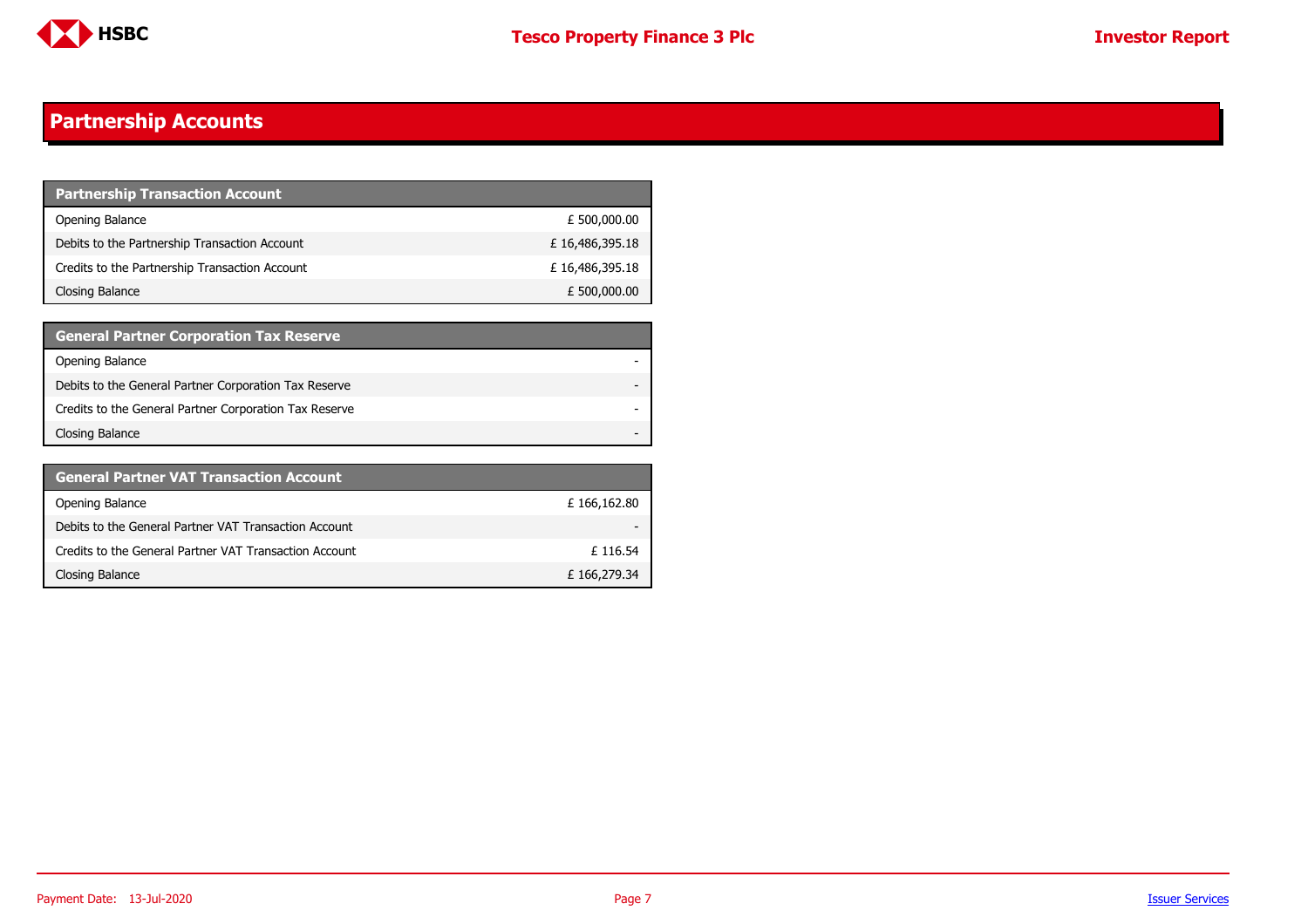

#### <span id="page-7-0"></span>**Partnership Available Funds**

| <b>Available Interest Proceeds</b>                                                                                                                     |                |
|--------------------------------------------------------------------------------------------------------------------------------------------------------|----------------|
| (a) Rental Income Received by the Partnership                                                                                                          | £15,703,010.06 |
| (b) the amount payable to the Partnership by the Issuer under Swap Agreement the amount payable to the Partnership by the Issuer under Swap Agreeement | £14,456,632.00 |
| (c) Amount transferred from the Partnership VAT account                                                                                                | £429.45        |
| (d) Amount to be transferred from the Partnership Disposal Account                                                                                     |                |
| (e) Amount to be transferred from the Partnership Insurance Proceeds Account                                                                           |                |
| (f) Interest received by on the Partnership Accounts and Rent Account                                                                                  | £ 2,312.81     |
| (g) Eligible Investment Earnings by Partnership                                                                                                        |                |
| (h) Any advance of the Partnership Expenses Loan                                                                                                       |                |
| (i) any net proceeds of a CPO Disposal of a Mortgaged Property                                                                                         |                |
| (i) Funds recorded on the Subordinated Reserve Ledger                                                                                                  |                |
| (k) any net proceeds of a disposal of a Mortgage Property                                                                                              |                |
| (I) Any other sums standing to credit of the Partnership Transaction Account                                                                           | £780,642.86    |
| <b>Total Available Proceeds</b>                                                                                                                        | £30,943,027.18 |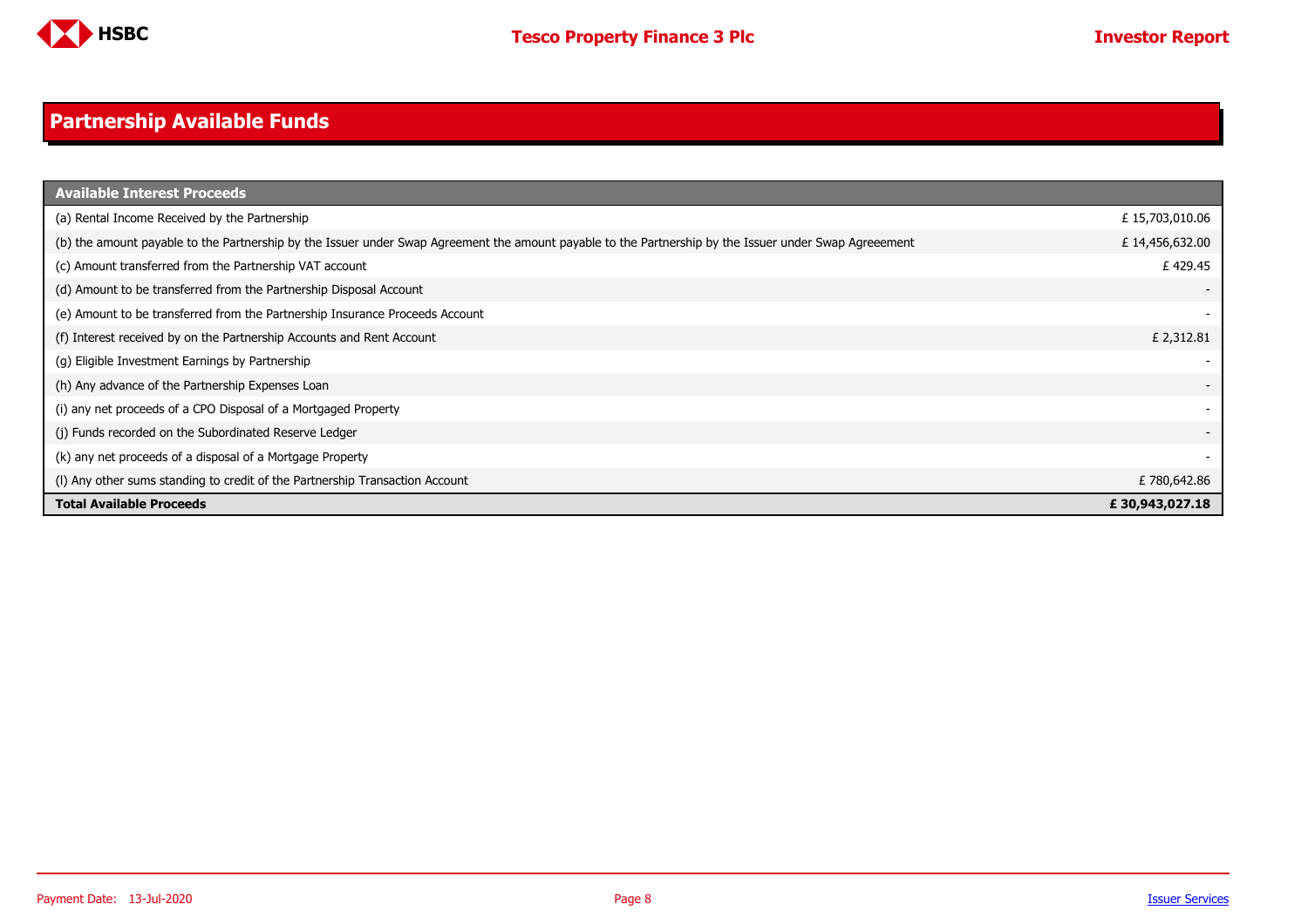

### <span id="page-8-0"></span>**Partnership Pre-Enforcement Priority of Payments**

| <b>Partnership Pre-Enforcement Priority of Payments</b>                                                                  | <b>Amounts Paid</b> | <b>Available Funds</b> |
|--------------------------------------------------------------------------------------------------------------------------|---------------------|------------------------|
|                                                                                                                          |                     | £30,943,027.18         |
| (a) in or towards satisfaction of any fees to the Partnership Security Trustee                                           | £1,500.00           | £30,941,527.18         |
| (b) in or towards satisfaction of Issuer Trustee and other Expenses (Ongoing Partnership Facility Fee)                   | £ 2,700.00          | £30,938,827.18         |
| (c) in or towards satisfaction of any operating expenses incurred by the Partnership (excluding GP UK Tax)               | £7,943.55           | £30,930,883.63         |
| (d) in or towards satisfaction, pro rata and pari passu according to the respective amounts due in respect of:           |                     | £30,930,883.63         |
| (i) Partnership Operator Fee                                                                                             | £940.00             | £30,929,943.63         |
| (ii) Partnership Property Advisor Fee                                                                                    |                     | £30,929,943.63         |
| (iii) Nominees/Nominees Holdco Corporate Services Provider Fee                                                           | £4,225.76           | £30,925,717.87         |
| (iv) Nominees/Nominees Holdco Side Letter Fee                                                                            |                     | £30,925,717.87         |
| (v) Account Bank Fee                                                                                                     |                     | £30,925,717.87         |
| (vi) Cash Manger Fee                                                                                                     |                     | £30,925,717.87         |
| (vii) Woolwich Cash Manager Fee                                                                                          |                     | £30,925,717.87         |
| (vii) Issuer Corporate Services Provider, Paying Agent, Account Bank and Cash Manager (Ongoing Partnership Facility Fee) | £15,667.11          | £30,910,050.76         |
| (viii) Head Lease Payment                                                                                                |                     | £30,910,050.76         |
| (e) Partnership Expenses Ledger payment (max £6,250)                                                                     |                     | £30,910,050.76         |
| (f) in or towards satisfaction, pro rata and pari passu according to the respective amounts due in respect of:           |                     | £30,910,050.76         |
| (i) Partnership Loan Interest                                                                                            | £13,264,828.31      | £17,645,222.45         |
| (ii) Partnership Swap Payment                                                                                            | £15,837,194.21      | £1,808,028.24          |
| (g) Partnership Loan Principal Payment                                                                                   | £1,191,763.00       | £ 616,265.24           |
| (h) Issuer Profit Amount (Ongoing Partnership Facility Fee                                                               | £750.00             | £ 615,515.24           |
| (i) Partnership Property Pool Manager Fee                                                                                | £366,385.72         | £ 249,129.52           |
| (j) Partnership Swap Termination Amount                                                                                  |                     | £ 249,129.52           |
| (k) Partnership Expense Reserve Ledger Payment                                                                           |                     | £ 249,129.52           |
| (I) Alteration Adjustment Rent/ Substitution Adjustment Rent Payment                                                     |                     | £ 249,129.52           |
| (m) any amount due and payable by the Partnership to the Subordinated Loan Facility                                      |                     | £ 249,129.52           |
| (n) any excess into the Partnership Distribution Account                                                                 | £ 249,129.52        |                        |
| <b>Total Distribution Amount</b>                                                                                         | £30,943,027.18      |                        |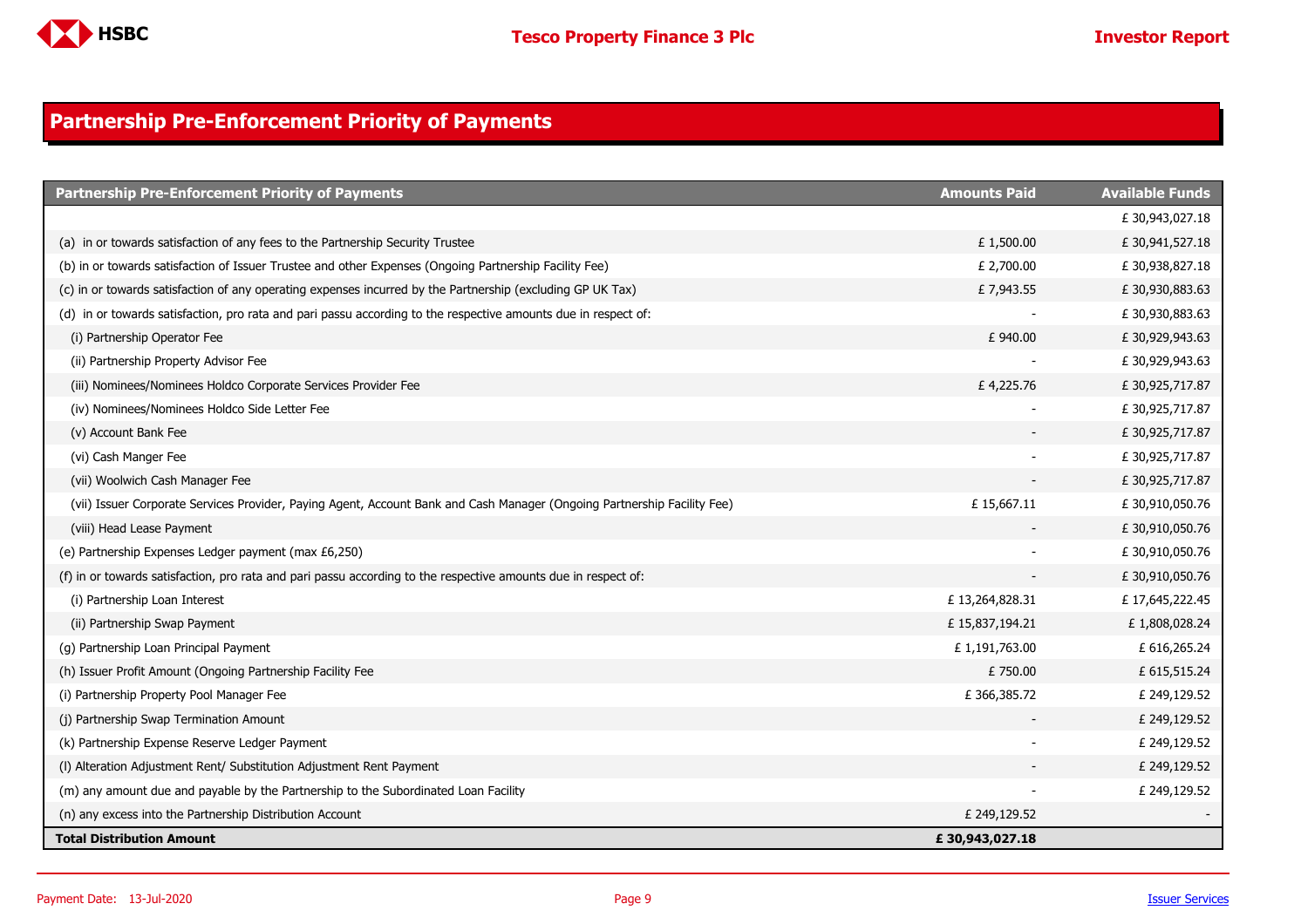

## <span id="page-9-0"></span>**Bond Report**

| <b>Class</b>                    | <b>BOND</b>               |
|---------------------------------|---------------------------|
| Currency                        | GBP                       |
| <b>TSTN</b>                     | XS0512401976              |
| Payment Frequency               | Quarterly                 |
| <b>Current Payment Date</b>     | 13-Jul-2020               |
| <b>Interest Accrual Method</b>  | <b>Actual/Actual ICMA</b> |
| <b>Final Maturity Date</b>      | 13-Apr-2040               |
|                                 |                           |
| <b>Current Period Rates:</b>    |                           |
| Reference Index                 | <b>Fixed Rate</b>         |
| <b>Index Determination Date</b> | N/A                       |
| <b>Index Rate</b>               | 5.74400%                  |
| Margin                          | 0.00000%                  |
| <b>Total Coupon</b>             | 5.74400%                  |
|                                 |                           |
| <b>Transaction Amounts:</b>     |                           |
| Original Issue Size             | £958,450,000.00           |
| Opening Balance for Period      | £923,734,562.00           |
| Beginning Pool Factor           | 0.96378                   |
| Principal Repayments            | £1,191,763.00             |
| Closing Balance for Period      | £922,542,799.00           |
| <b>Ending Pool Fctor</b>        | 0.96254                   |
|                                 |                           |
| <b>Prior Unpaid Interest</b>    | £ 0.00                    |
| Interest on Prior Unpaid        | £ 0.00                    |
| <b>Current Interest Due</b>     | £13,264,828.31            |
| Total Interest Paid             | £13,264,828.31            |
| <b>Unpaid Interest</b>          | £ 0.00                    |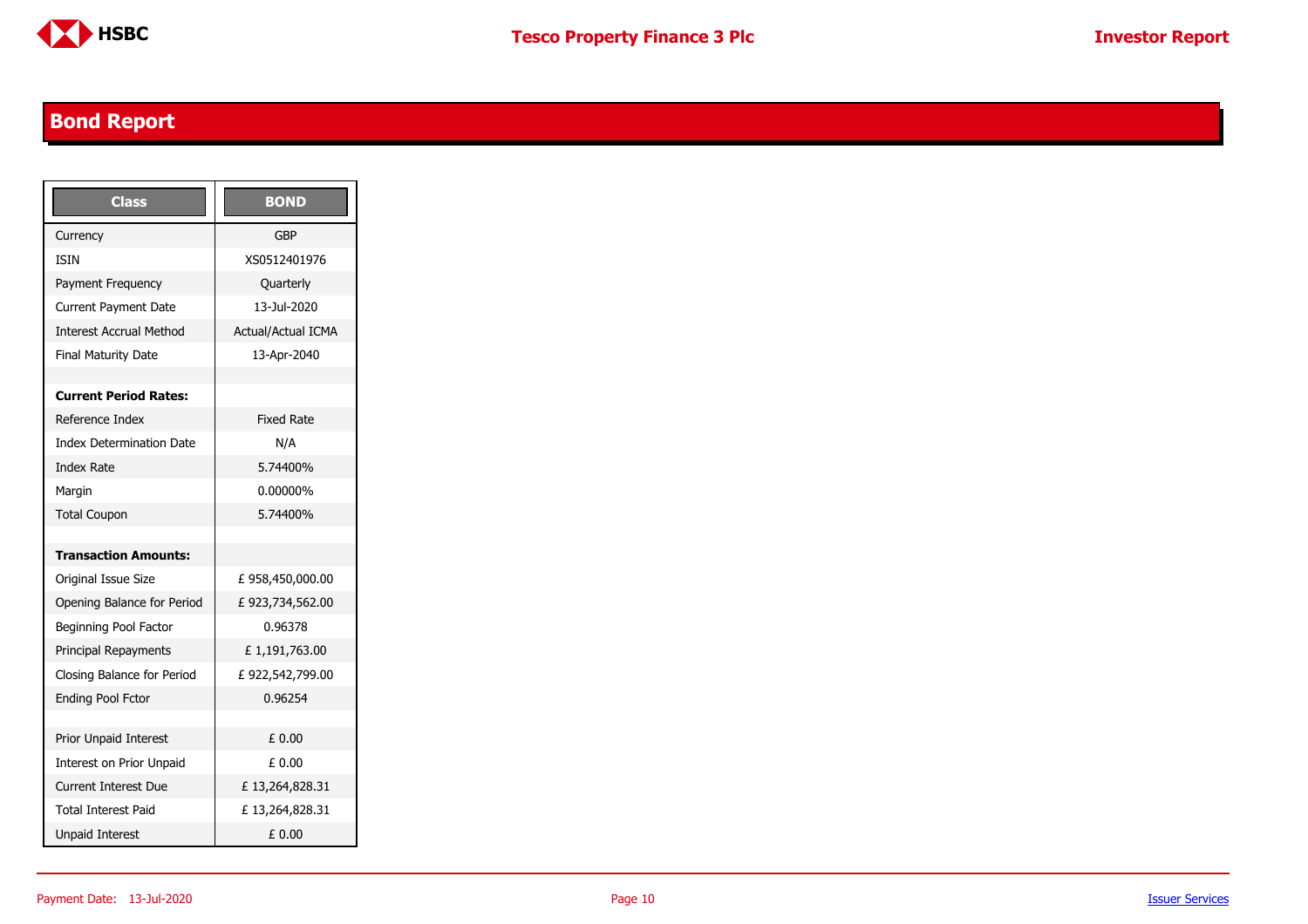

## <span id="page-10-0"></span>**Bond Ratings**

| <b>Original Ratings</b> | <b>S&amp;P</b> | <b>Fitch</b> | Moody's | <b>DBRS</b> |
|-------------------------|----------------|--------------|---------|-------------|
| <b>BOND</b>             | $BB+$          | $BB+$        | Ba1     | n/a         |
|                         |                |              |         |             |
| <b>Current Ratings</b>  | <b>S&amp;P</b> | <b>Fitch</b> | Moody's | <b>DBRS</b> |
| <b>BOND</b>             | <b>BBB</b>     | BBB-         | Baa3    | n/a         |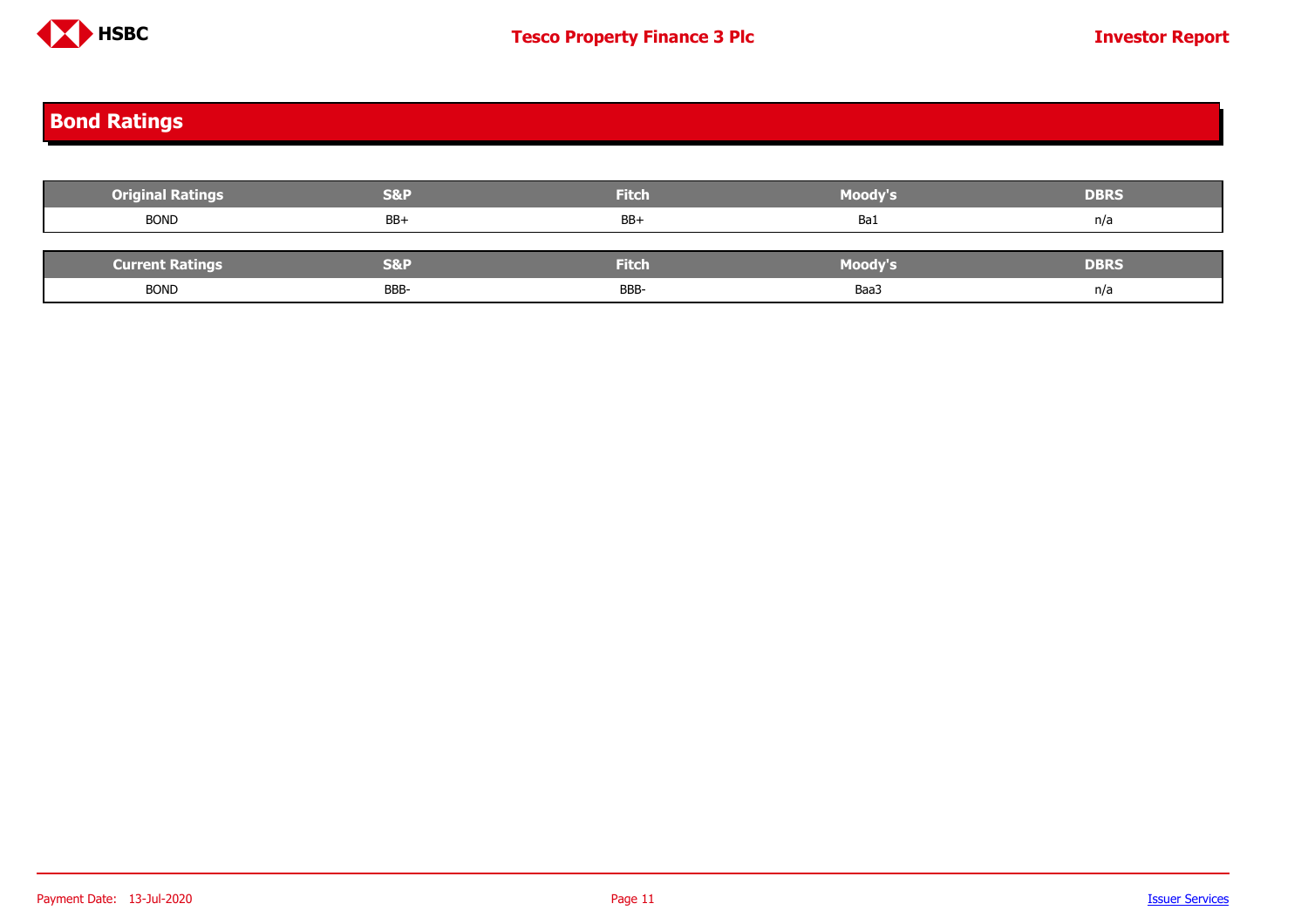

### <span id="page-11-0"></span>**Issuer Accounts**

| <b>Issuer Transaction Account</b>         |                |
|-------------------------------------------|----------------|
| Opening Balance                           | £ 51,078.00    |
| Debits to the Issuer Transaction Account  | £15,855,520.63 |
| Credits to the Issuer Transaction Account | £15,856,306.38 |
| Closing Balance                           | £ 51,863.75    |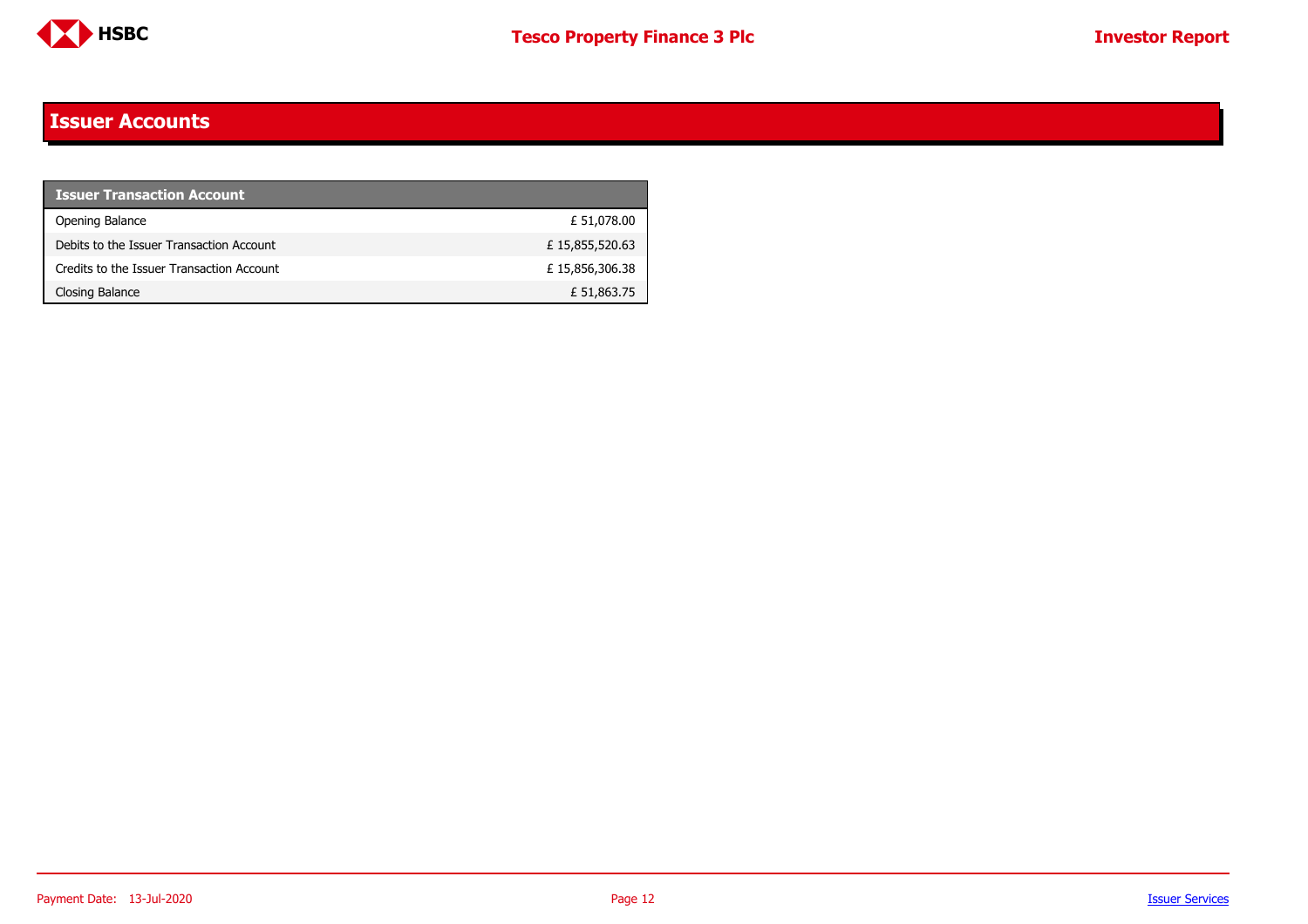

# <span id="page-12-0"></span>**Issuer Available Funds**

| <b>Issuer Available Funds</b>                                                        |                |
|--------------------------------------------------------------------------------------|----------------|
| (a) any amount payable to the Issuer under the Partnership Swap Agreement            | £15,837,194.21 |
| (b) all interest, principal payable to the Issuer in respect of the Partnership Loan | £14,475,708.42 |
| (c) any amount payable to the Issuer under the Issuer Swap Agreement                 | £14,456,632.00 |
| (d) interest received by the Issuer on the Issuer Transaction Account                | £ 35.74        |
| (e) the earnings and proceeds from the Issuer making any Eligible Investmentst       |                |
| <b>Total Available Interest Proceeds</b>                                             | £44,769,570.37 |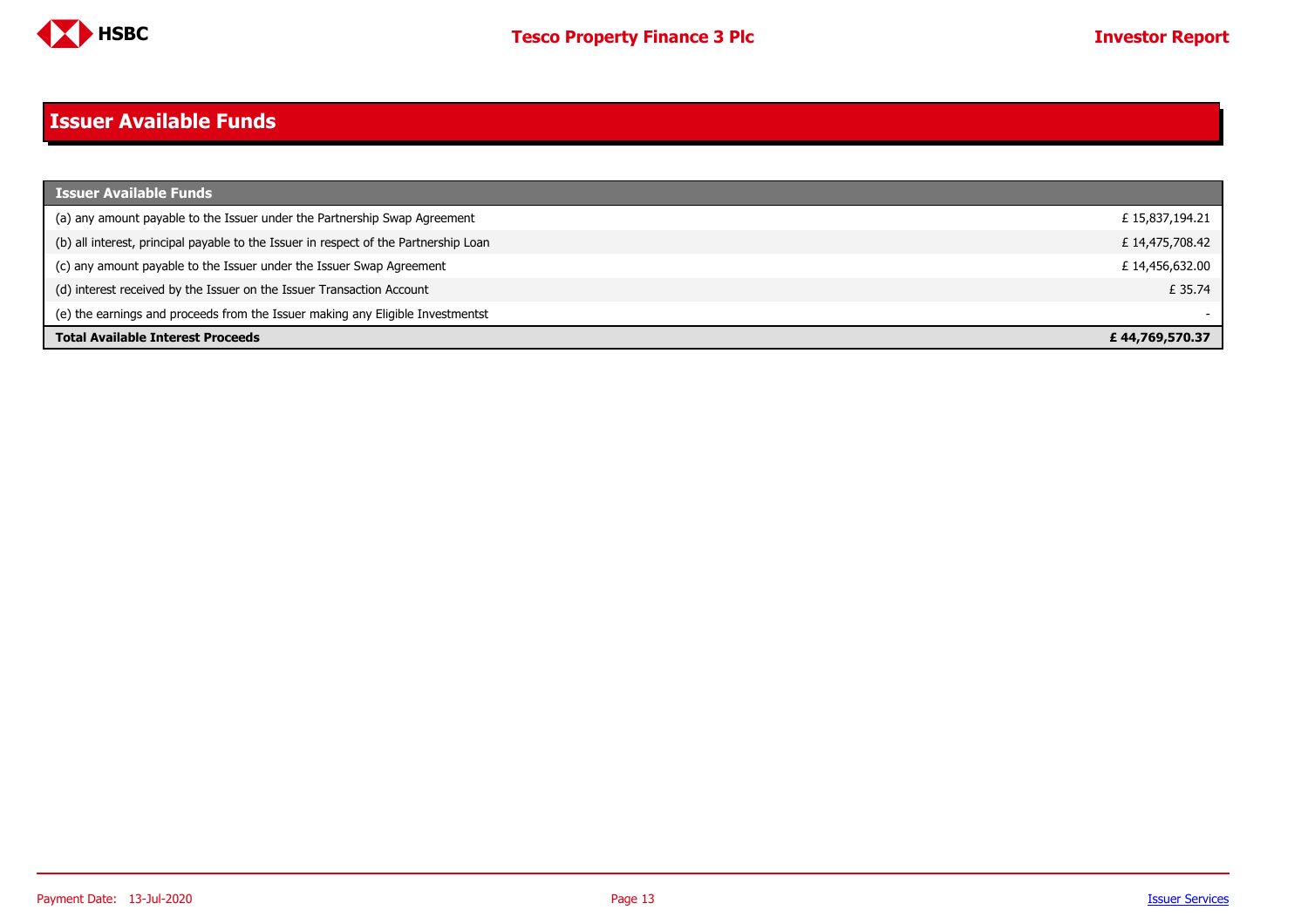

### <span id="page-13-0"></span>**Issuer Pre-Enforcement Priority of Payments**

| <b>Issuer Pre-Enforcement Priority of Payments</b>                                                                       | <b>Amounts Paid</b>      | <b>Available Funds</b> |
|--------------------------------------------------------------------------------------------------------------------------|--------------------------|------------------------|
|                                                                                                                          |                          | £44,769,570.37         |
| (a) in or towards satisfaction of amounts due in respect of the fees and any other amounts payable by the Issuer to the: | $\overline{\phantom{a}}$ | £44,769,570.37         |
| (i) Bond Trustee                                                                                                         | £1,200.00                | £44,768,370.37         |
| (ii) Security Trustee                                                                                                    | £1,500.00                | £44,766,870.37         |
| (b) in or towards satisfaction of any amounts payable by the Issuer in respect of operating expenses                     |                          | £44,766,870.37         |
| (c) in or towards satisfaction, pro rata and pari passu according to the respective amounts due in respect of:           | $\overline{\phantom{a}}$ | £44,766,870.37         |
| (i) Issuer/Issuer Holdco Corporate Services Provider Fee                                                                 | £10,667.11               | £44,756,203.26         |
| (ii) Paying Agent/Registrar Fee                                                                                          | £ 500.00                 | £44,755,703.26         |
| (iii) Account Bank Fee                                                                                                   | £750.00                  | £44,754,953.26         |
| (iv) Cash Manager Fee                                                                                                    | £ 3,750.00               | £44,751,203.26         |
| (d) in or towards satisfaction, pro rata and pari passu according to the respective amounts due in respect of:           |                          | £44,751,203.26         |
| $(i)(a)$ Bond Interest                                                                                                   | £13,264,828.31           | £31,486,374.95         |
| (i)(b) Bond Principal                                                                                                    | £1,191,763.00            | £30,294,611.95         |
| (ii) Issuer Swap Provider Payment                                                                                        | £15,837,194.21           | £14,457,417.74         |
| (iii) Parnership Swap Payment                                                                                            | £14,456,632.00           | £785.74                |
| (e) Issuer Profit Amount                                                                                                 | £750.00                  | £ 35.74                |
| (f) Swap Subordinated Amoutns payment to the Issuer Swap Provider                                                        |                          | £ 35.74                |
| (q) in or towards satisfaction of any Issuer Partnership Swap Termination Amount                                         |                          | £ 35.74                |
| (h) the surplus (if any) to the Issuer Transaction Account                                                               | £ 35.74                  |                        |
| <b>Total Distribution Amount</b>                                                                                         | £44,769,570.37           |                        |